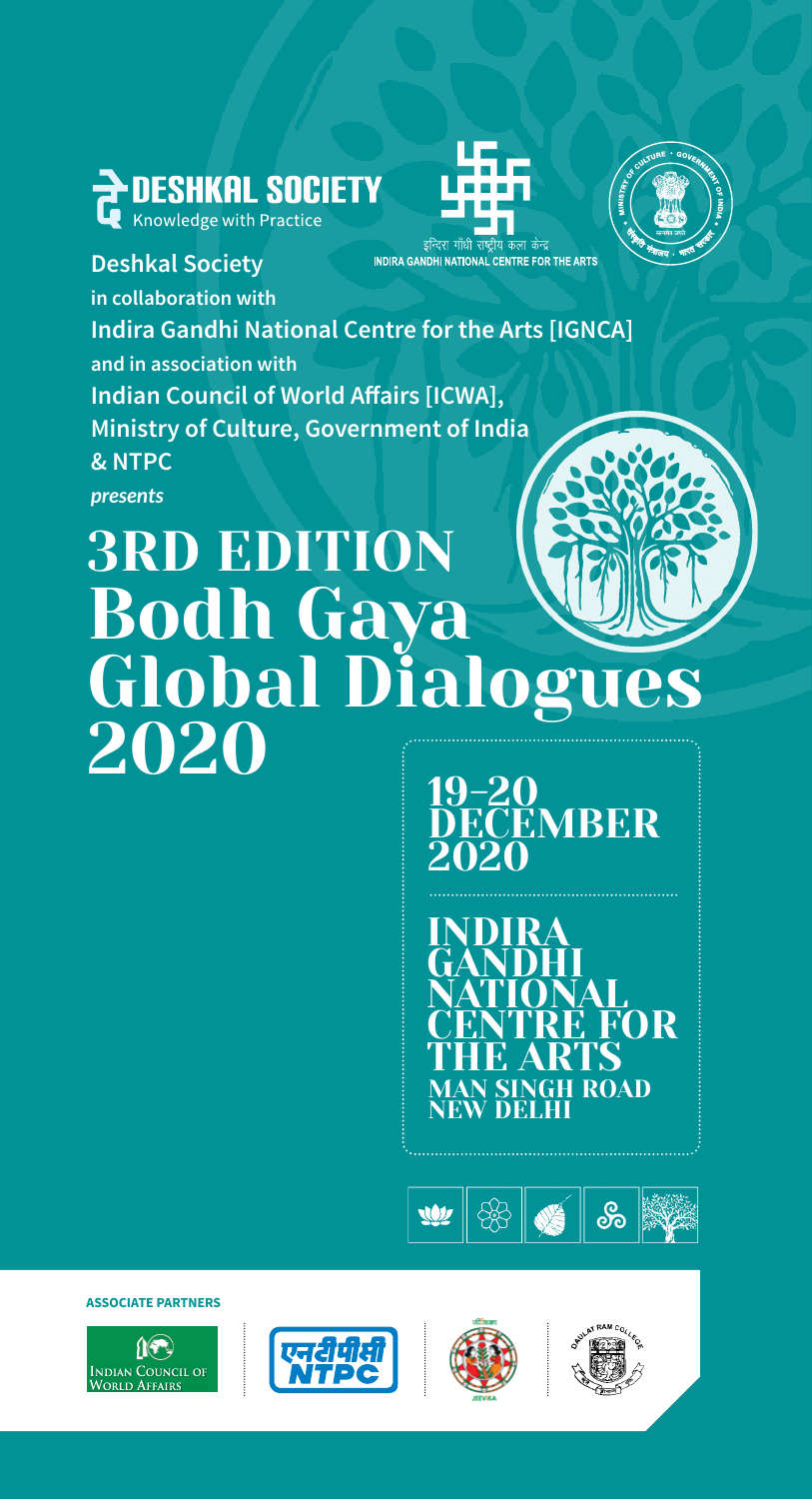The Dialogues create a platform for expression of experiences, reflections and insights from plural perspectives connecting heritage, education and sustainability for building a future on the foundations of the Buddha's legacy on enlightenment and compassion.

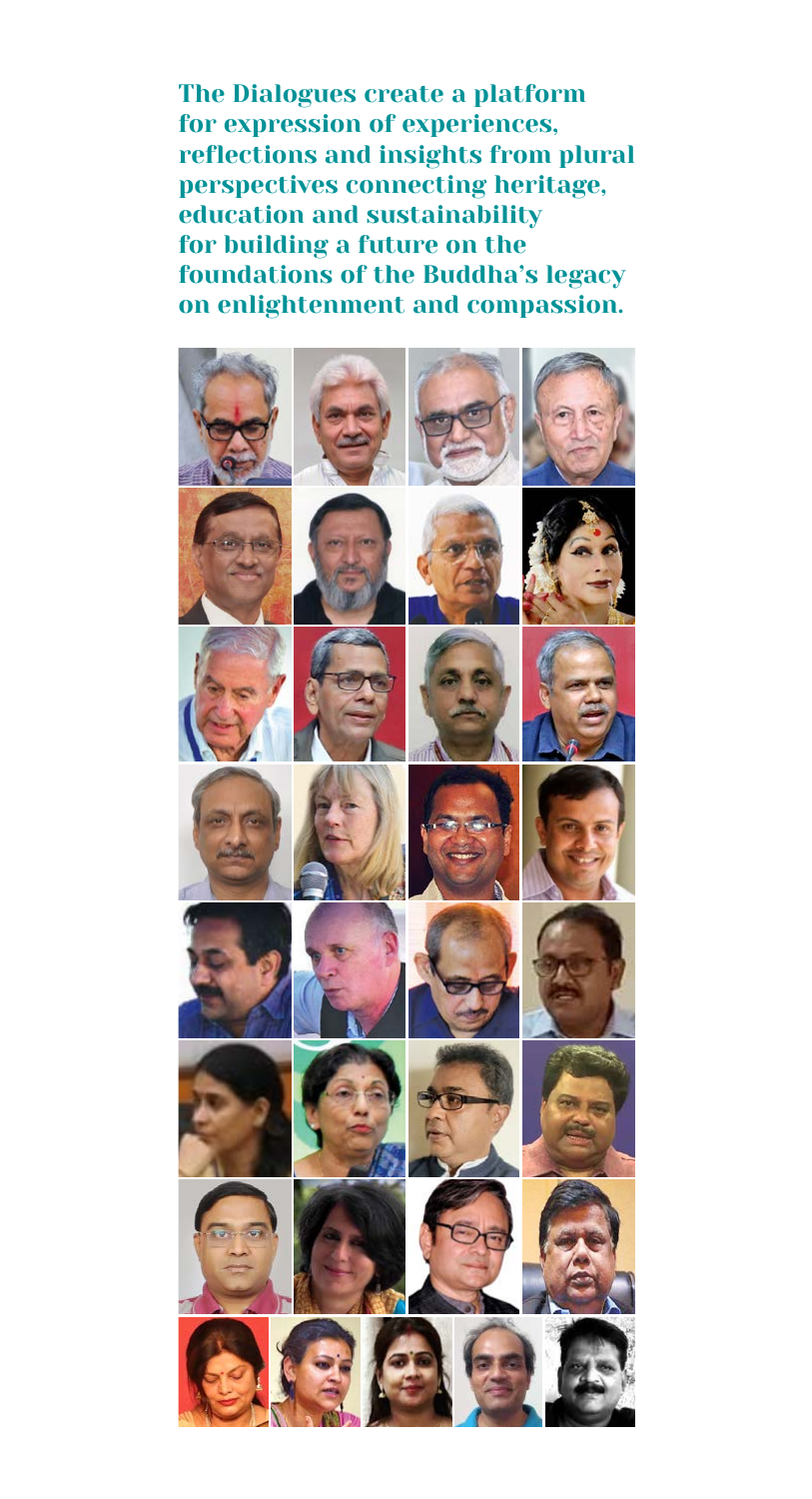

A MOSAIC OF PARALLEL EVENTS Plenary Session | Online course on Bodhgaya: Religion, Art, Archaeology and Heritage | Multimedia Digital Heritage Centre on Bodhgaya | Panel Discussion | Talk | Film Show | Exhibition

# Day-1 Saturday, 19 December 2020

**REGISTRATION | 9:00 AM ONWARDS INAUGURAL SESSION | 10:30 AM TO 12:00 PM VENUE | AUDITORIUM, IGNCA, NEW DELHI**

### **SITAR VADAN**

Dr. Sumita Chakravorty, Assistant Professor, Daulat Ram College, University of Delhi, Delhi

**SHORT VIDEO PRESENTATION** Bodh Gaya Global Dialogues, 2019

### **CHAIR**

Dr. Sachchidanand Joshi, Member Secretary, Indira Gandhi National Centre for the Arts [IGNCA], New Delhi

**MODERATOR** Dr. Pravin Sinha, Member, World Economic Association, New Delhi

**WELCOME SPEECH AND CONTEXT** Mr. Sanjay Kumar, Secretary, Deshkal Society, Noida

### **GUESTS OF HONOUR**

Dr. Shekhar Dutt, Former Governor, Chhattisgarh Dr. Shakti Sinha, Director General, International Buddhist Confederation

Dr. D. M. Mulay, Hon'ble Member, NHRC, GoI

Mr. Ganga Kumar, Joint Secretary, GoI

### **NOTE:**

Presentation by Dr. Abhishek Amar (Associate Professor, Hamilton College, USA): **Online Course on Art, Heritage and Religion of Bodhgaya** 

### **REMARKS BY THE CHAIR**

**VOTE OF THANKS** Mr. Jai Prakash, Senior Consultant, Deshkal Society, Noida

**TEA BREAK | 12:00 PM TO 12:15 PM**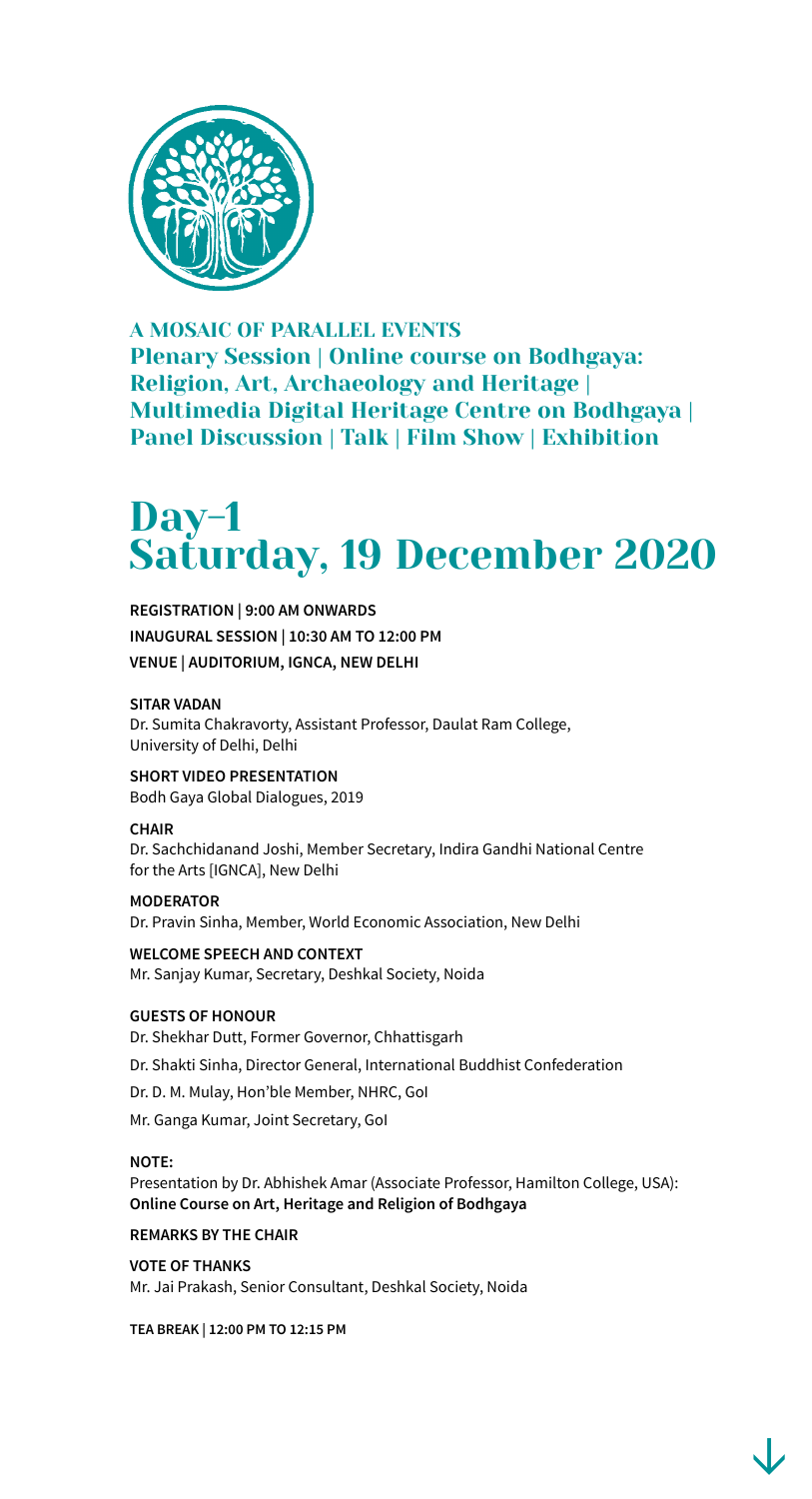## Session-1

**TIME | 12.15 PM TO 1.30 PM VENUE | AUDITORIUM, IGNCA, NEW DELHI**

Fostering the Relations Between India and South East Asian Countries with reference to the Rising Role of Buddhism in India's Soft Power and Bodh Gaya

### **MODERATOR**

Dr. Gautam Kumar Jha, Centre for Chinese & Southeast Asian Studies, JNU, New Delhi

### **PANELIST**

Shri Niraj Kumar, Author and Deputy Secretary, GoI **'Rethinking Primary Cause of Magadh Decline as Centre of Buddhist Activity – Was it Foreign Invasion or Technological Changes?'**

Dr. Anuja, Centre for Study of Social Exclusion and Inclusive Policy, School of Social Sciences, JNU, New Delhi

Dr. Vikash Ranjan, M.Phil/ PhD International Relations, JNU, New Delhi

Dr. Sneha Bhagat, Centre for Canadian, US and Latin American Studies, School of International Studies, JNU, New Delhi

**LUNCH BREAK | 1:30 PM TO 2:30 PM**

### Session-2

**TIME | 2:30 PM TO 3:30 PM VENUE | AUDITORIUM, IGNCA, NEW DELHI**

**MOVIE SCREENING**

**MODERATOR** Mr. Uday Sahay, Author and Chairman & Director, SAUV Communications

### White Robes, Saffron Dreams

**DIRECTOR** Ms. Teena Amrit Gill

*White Robes, Saffron Dreams is a film on gender, discrimination and inter sectionality in Theravada Buddhism in Thailand. Through the life of a young monk and a Mae Chi (Thai nun who wears white and takes 8 precepts or vows) the film examines the differential treatment of women and men by Buddhist institutions, and Thai society; at the same time looking at the spaces women practitioners have carved out for themselves – despite all odds.* 

**TEA BREAK | 3:30 PM TO 4:00 PM**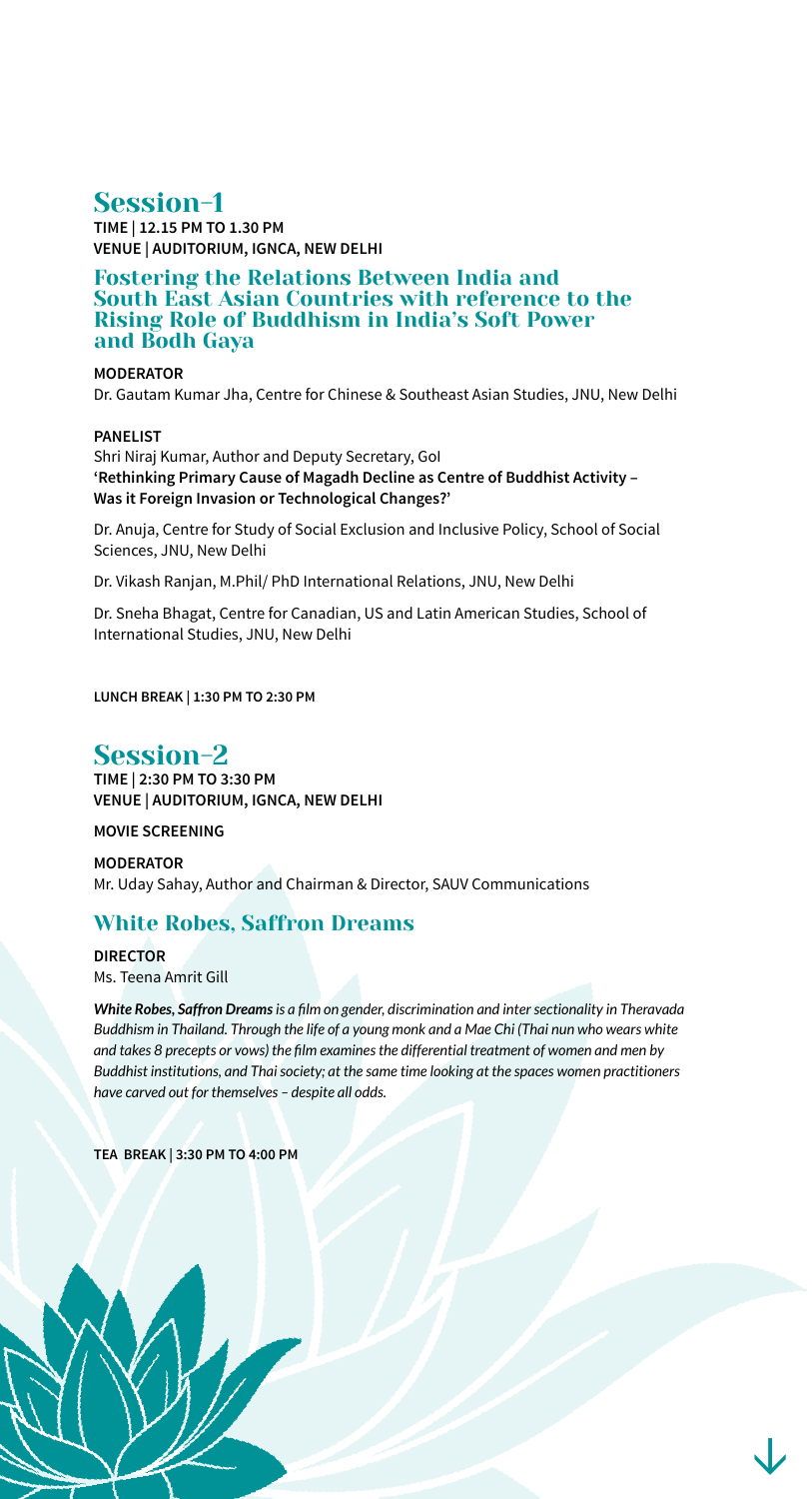# Session-3

**TIME | 4:00 PM TO 5:00 PM VENUE | AUDITORIUM, IGNCA, NEW DELHI**

### Conversation

Dr. Shovana Narayan, distinguished Kathak Performer & Scholar with Dr. Sudhir Lall, Professor and Head, Kalakosa Division, IGNCA, New Delhi

**The central theme of the conversation is around the life of Buddha, gender and contemporary world.** The salient features of the conversation are as follows:

**Yashodhara:** Sacrifice of the wife of Lord Buddha: Exploring the tender relationship between Buddha and his wife Yashodhara through the eyes of YashodharaSound of Emptiness and Harmony: A Symphony of Kathak and Buddhist Chants for World Peace

**Sujata:** The questions raised by Buddha's initial refusal of taking meal from Sujata raised several questions?

### Session-4

**TIME | 7:00 PM TO 8:30 PM VENUE | CONFERENCE HALL, CV MESS BUILDING, IGNCA, NEW DELHI**

### Heritage Centre on Art, Architecture and Religion: Relevance and Possibilities in Bodh Gaya

### **FORMAT | ONLINE**

### **MODERATOR**

Dr. Bijoy Kumar Choudhary, Executive Director, Bihar Heritage Development Society, Patna

### **PANELIST**

Dr. Max Deeg, Professor in Buddhist Studies, School of History, Archaeology and Religion Cardiffe University, UK

Dr. Janice Leoshko, Associate Professor and Associate Director, Center for Asian Studies, University of Texas at. Austin, USA

Dr. Manish Sinha, Professor and Head, Dept. of History, Magadh University, Bodhgaya

Dr. Priyanka Jha, Assistant Professor, Dept. of Political Science, Banaras Hindu University, Varanasi

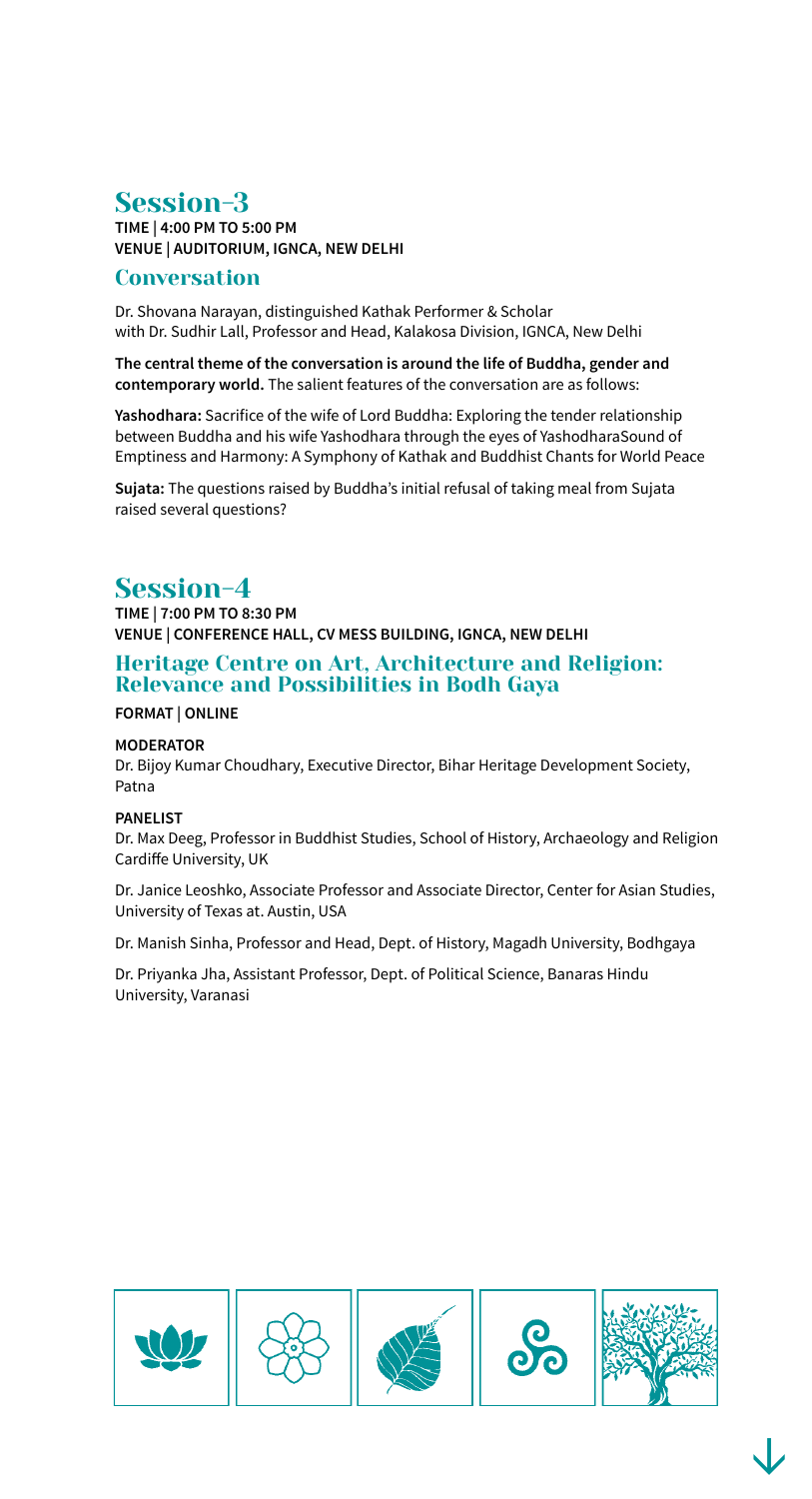# Day-2 Sunday, 20 December 2020

### **FORMAT |** VIRTUAL [ALL SESSIONS]

# Session-1

**TIME | 10:00 AM TO 11:00 AM** 

### **THEME**  Art, Heritage And Buddhism In India

**MODERATOR** Dr. Manvi Seth, Museologist and Professor & Dean, National Museum Institute, New Delhi

### **PANELIST**

Dr. Shashank Sinha,(Independent Scholar and Author who works as Publishing Director, Routledge,South Asia)

**'How and Why does the Afterlife of a Heritage Site Matter? The Making of Bodh Gaya'**

Dr. Shushmita Dutt, Educationist & Research Consultant, New Delhi **'The Paintings of Ajanta and Echoes in Other Buddhist Sites'**

# Session-2

**TIME | 11:30 AM TO 01:00 PM** 

### **THEME**  Heritage Education, Teachers and Schools in Bihar with Special Reference to Bodh Gaya

### **FORMAT | ONLINE**

### **MODERATOR**

Dr. Binodanand Jha, Director, Research and Training, Department of Education, Government of Bihar

**PANELIST**

Dr. Gyan Deo Mani Tripathi, the Dean, School of Educational Training and Research, Aryabhatt Knowledge University

Shri. Kishore Darak, Educationist and Manager, Education at Tata Trusts

# Session-3

**TIME | 4:00 PM TO 5:30 PM**

### Valedictory Address and Recommendations

### **CHAIR**

Shri Rambahadur Rai, President, IGNCA, New Delhi

**RECOMMENDATIONS TO BE PRESENTED BY** Shri Manish Sinha, Director General, NICF, New Delhi

Shri Arvind Mohan, Author and Journalist, New Delhi.

### **VALEDICTORY ADDRESS**

Shri Manoj Sinha, Hon'ble Lt. Governor, Jammu & Kashmir

### **RAPPORTEURE**

Nassif Muhammed Ali, Documentation and Communication Officer, Deshkal Society, Noida